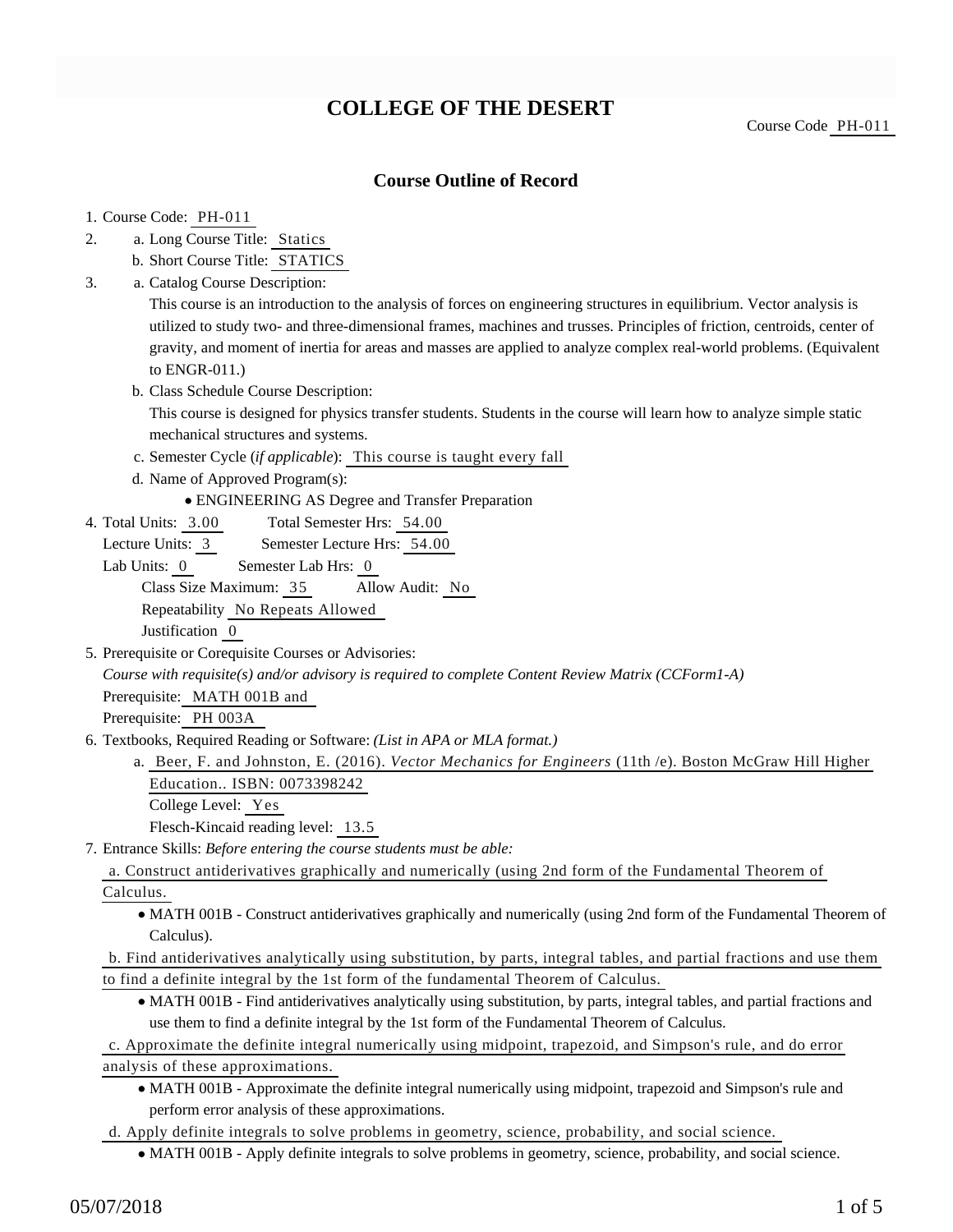e. Solve first order separable differential equations.

MATH 001B - Solve first order separable differential equations.

f. Model exponential growth and decay with appropriate differential equations.

• MATH 001B - Model exponential growth and decay with appropriate differential equations.

g. Understand the standards of measurement used in physics, including length, mass, and time and their units including unit analysis, conversion, and order of magnitude calculations.

PH 003A - Understand the standards of measurement used in physics, including length mass and time and their units including unit analysis, conversion and order of magnitude calculations.

h. Use vectors in different coordinate systems and understand the properties of vectors and unit vector notation.

PH 003A - Use vectors in different coordinate systems, and understand the properties of vectors and unit vector notation.

i. Use Newton's laws and solve problems in inertial frames and understand effects of friction.

PH 003A - Use Newton's laws and solve problems with both forces in inertial frames and understand effects of friction.

j. Solve problems involving work done by constant and varying forces, define the scalar product in the context of work, use the work-energy theorem, and power.

PH 003A - Solve problems involving work done by constant and varying forces, define the scalar product in the context of work, use the work energy theorem and power.

k. Understand the relationship between conservative forces and potential energy and conservation of energy in general.

PH 003A - Understand the relationship between conservative forces and potential energy and conservation of energy in general.

l. Apply the vector product in calculating torque and understand rotational kinematics and angular momentum including rotational collisions.

PH 003A - Apply the vector product in calculating torque and understand rotational kinematics and angular momentum including rotational collisions.

m. Describe and solve many types of harmonic motion problems including springs and pendulums, look at damped and driven oscillation problems numerically.

- PH 003A Describe and solve many types of harmonic motion problems including springs and pendulums, look at damped and driven oscillation problems numerically.
- 8. Course Content and Scope:

Lecture:

- 1. Vector operations including derivatives of vector functions.
- 2. Rectilinear Motion of particles
- 3. Curvilinear Motion of particles. Vector description of position, velocity, and acceleration using: 1. Cartesian components
	- 2. Normal and tangential components.
- 4. Motion of particles relative to translating reference frames
- 5. Particle Dynamics
- 6. Planar kinematics of rigid bodies
- 7. Planar dynamics of rigid bodies

Lab: *(if the "Lab Hours" is greater than zero this is required)*

#### 9. Course Student Learning Outcomes:

1.

Discuss the fundamental laws of mechanics; [apply](file://cifs_server/Web-Files/host/COD/Reports/slo_addendum.cfm?courses_id=2476) the laws of mechanics to analyze simple static structures

#### 2.

Determine and simplify the forces and torques (moments) on objects

3.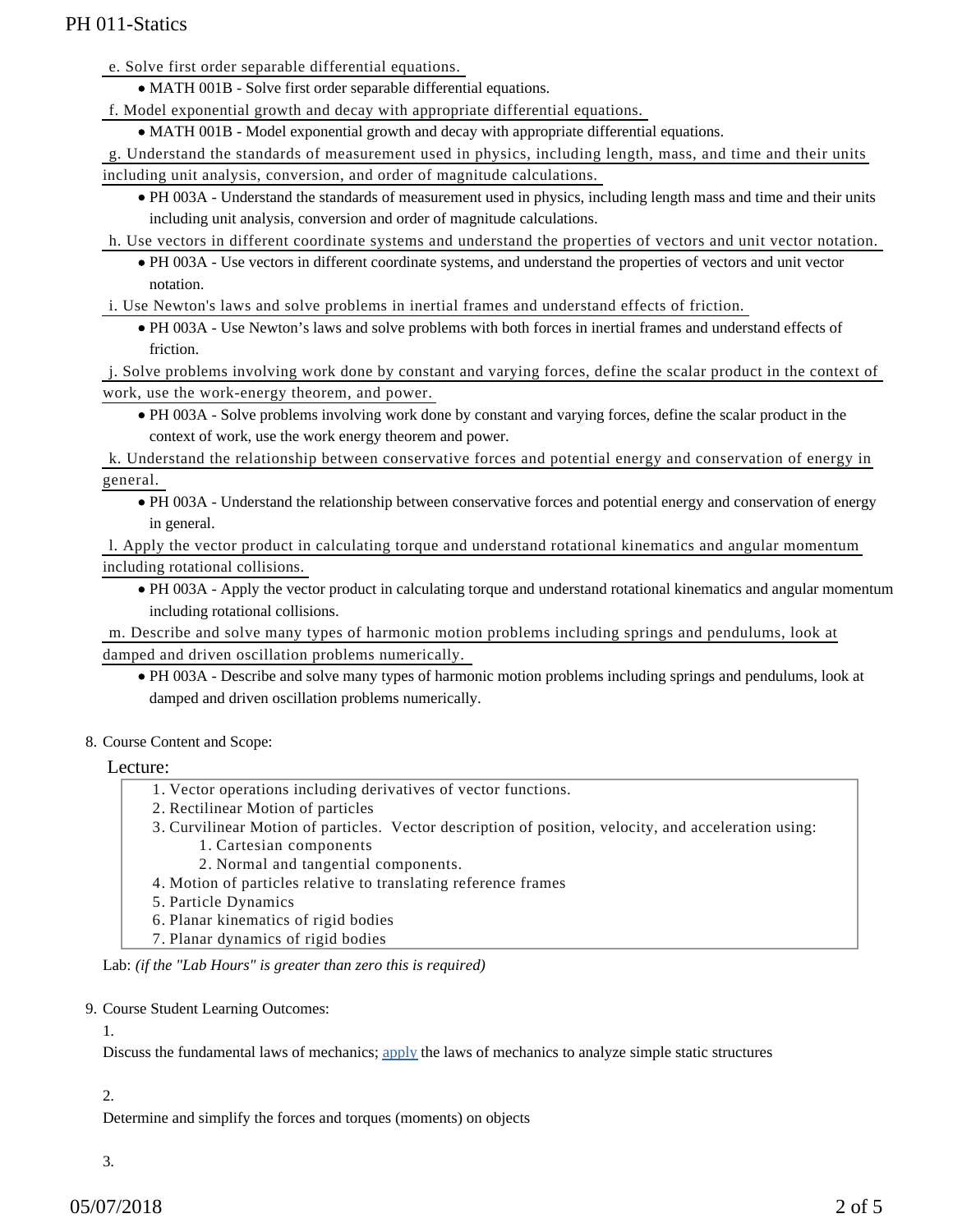Determine the internal forces on structural components and the external reaction forces for a structure in equilibrium

4.

Determine the center of mass, centroids, and first and second moments of an object in order to analyze the effects of distributed forces acting upon an object.

10. Course Objectives: Upon completion of this course, students will be able to:

a. Define statics and how it differs from dynamics, know the statements of Newton's 3 laws, know the SI and English systems of units and how to convert from one to another, and know how to round numbers to specified significant figures.

b. Define vectors using scalar and using vector approaches, know how to add vectors and obtain a resultant, and know how to find the angle between two vectors and find the components of a vector along different specified directions.

c. Construct the free body diagram of a particle and a system and know how to find forces in systems composed of springs, cables and pulleys.

d. Compute a moment created by a force, and know how to reduce a system of forces into a single force at a location.

e. Determine the external reactions for a system in equilibrium and the internal forces for a system in equilibrium.

f. Analyze simple trusses, beams, frames, and simple machines.

g. Compute internal forces in beams, construct shear and bending moment diagrams of beams, determine forces in cables subjected to concentrated and uniform loads, and know how to account for dry friction.

h. Determine the center of gravity, center of mass, and centroid.

i. Determine the moment of Inertia for uniform and composite areas, find the moment of inertia for areas by integration

11. Methods of Instruction: *(Integration: Elements should validate parallel course outline elements)* 

- a. Discussion
- b. Lecture
- c. Participation
- 12. Assignments: (List samples of specific activities/assignments students are expected to complete both in and outside of class.) In Class Hours: 54.00

Outside Class Hours: 108.00

a. In-class Assignments Class discussion

Problem solving and sharing

b. Out-of-class Assignments

Reading assignments

Homework assignments

Maintain a comprehesive notebook documenting all course work

13. Methods of Evaluating Student Progress: The student will demonstrate proficiency by:

Written homework

Weekly problem assignments

Guided/unguided journals

Comprehensive notebook/journal documenting all work, including lecture notes, in-class activities, and homework assignments.

- Group activity participation/observation Student design project will be assigned as a group activity requiring a significant amount of students interaction.
- Mid-term and final evaluations Multiple exams and a comprehensive final exam

• Student participation/contribution Class participation includes discussion of the application of lecture material, sharing of solutions of various problems, and progress reports of their team design project.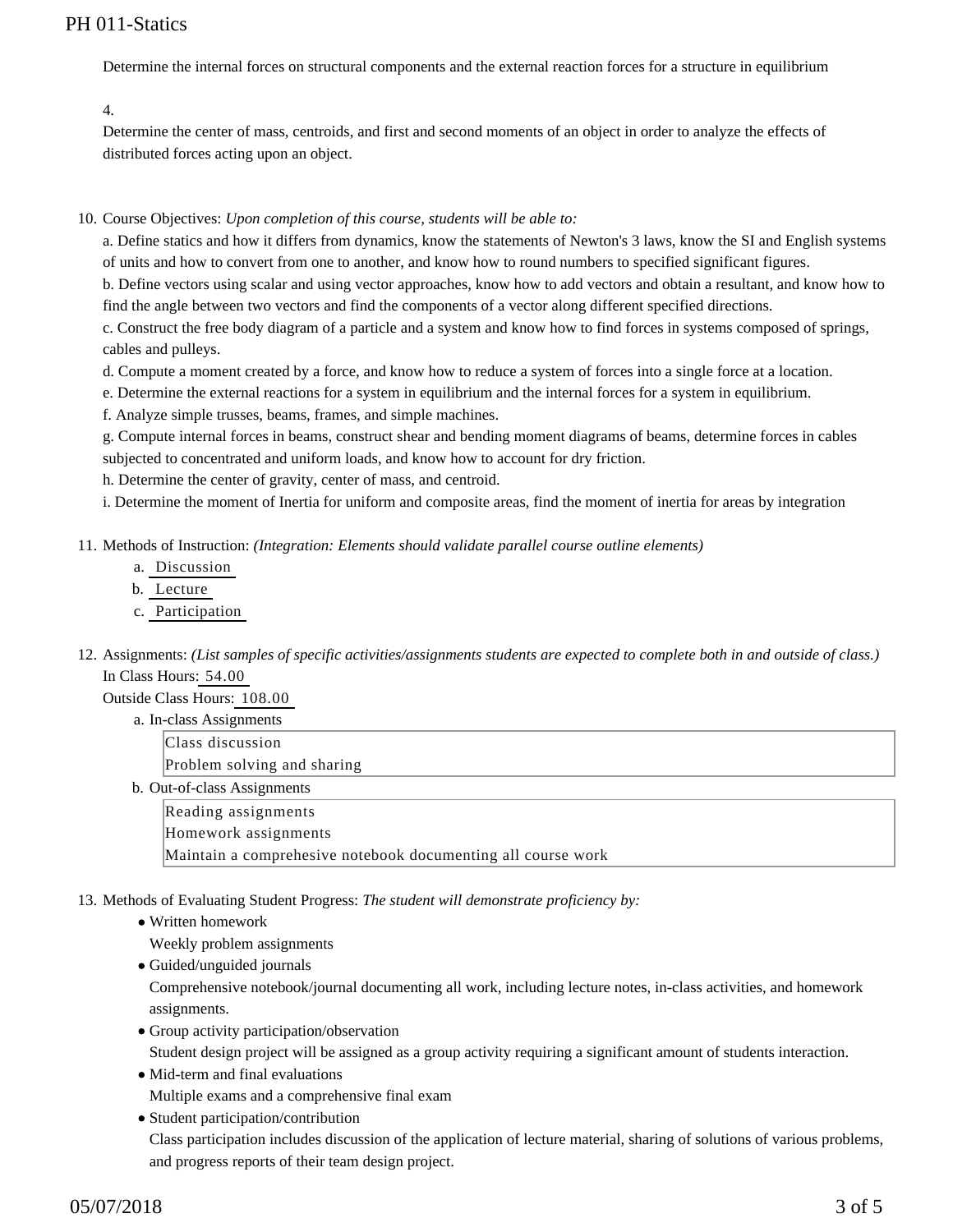|     | 14. Methods of Evaluating: Additional Assessment Information:                                                                                                                                                   |
|-----|-----------------------------------------------------------------------------------------------------------------------------------------------------------------------------------------------------------------|
|     | 15. Need/Purpose/Rationale -- All courses must meet one or more CCC missions.<br>PO-GE C1-Natural Sciences<br>Use college-level mathematical concepts and methods to understand, analyze, and explain issues in |
|     | quantitative terms.                                                                                                                                                                                             |
|     | IO - Scientific Inquiry                                                                                                                                                                                         |
|     | Analyze quantitative and qualitative information to make decisions, judgments, and pose questions.                                                                                                              |
|     | IO - Critical Thinking and Communication                                                                                                                                                                        |
|     | Apply principles of logic to problem solve and reason with a fair and open mind.                                                                                                                                |
|     | 16. Comparable Transfer Course                                                                                                                                                                                  |
|     | <b>Course Number</b><br><b>Course Title</b><br><b>University System</b><br><b>Campus</b><br><b>Catalog Year</b>                                                                                                 |
|     |                                                                                                                                                                                                                 |
|     | 17. Special Materials and/or Equipment Required of Students:                                                                                                                                                    |
|     |                                                                                                                                                                                                                 |
|     | 18. Materials Fees:<br><b>Required Material?</b>                                                                                                                                                                |
|     | <b>Material or Item</b><br><b>Cost Per Unit</b><br><b>Total Cost</b>                                                                                                                                            |
|     | 19. Provide Reasons for the Substantial Modifications or New Course:                                                                                                                                            |
|     |                                                                                                                                                                                                                 |
|     | update textbook and review entire outline                                                                                                                                                                       |
| 20. | a. Cross-Listed Course (Enter Course Code): ENGR-011                                                                                                                                                            |
|     | b. Replacement Course (Enter original Course Code): N/A                                                                                                                                                         |
|     | 21. Grading Method (choose one): Letter Grade Only                                                                                                                                                              |
|     | 22. MIS Course Data Elements                                                                                                                                                                                    |
|     | a. Course Control Number [CB00]: CCC000517133                                                                                                                                                                   |
|     | b. T.O.P. Code [CB03]: 190200.00 - Physics, General                                                                                                                                                             |
|     | c. Credit Status [CB04]: D - Credit - Degree Applicable                                                                                                                                                         |
|     | d. Course Transfer Status [CB05]: $A = Transfer to UC, CSU$                                                                                                                                                     |
|     | e. Basic Skills Status [CB08]: $2N = Not basic skills course$                                                                                                                                                   |
|     | f. Vocational Status [CB09]: Not Occupational<br>g. Course Classification [CB11]: Y - Credit Course                                                                                                             |
|     | h. Special Class Status [CB13]: N - Not Special                                                                                                                                                                 |
|     | i. Course CAN Code [CB14]: N/A                                                                                                                                                                                  |
|     | j. Course Prior to College Level [CB21]: $Y = Not$ Applicable                                                                                                                                                   |
|     | k. Course Noncredit Category [CB22]: Y - Not Applicable                                                                                                                                                         |
|     | l. Funding Agency Category [CB23]: $Y = Not$ Applicable                                                                                                                                                         |
|     | m. Program Status [CB24]: $1 =$ Program Applicable                                                                                                                                                              |
|     | Name of Approved Program (if program-applicable): ENGINEERING                                                                                                                                                   |
|     | Attach listings of Degree and/or Certificate Programs showing this course as a required or a restricted elective.)                                                                                              |
|     | 23. Enrollment - Estimate Enrollment                                                                                                                                                                            |
|     |                                                                                                                                                                                                                 |

First Year: 0 Third Year: 0

24. Resources - Faculty - Discipline and Other Qualifications: